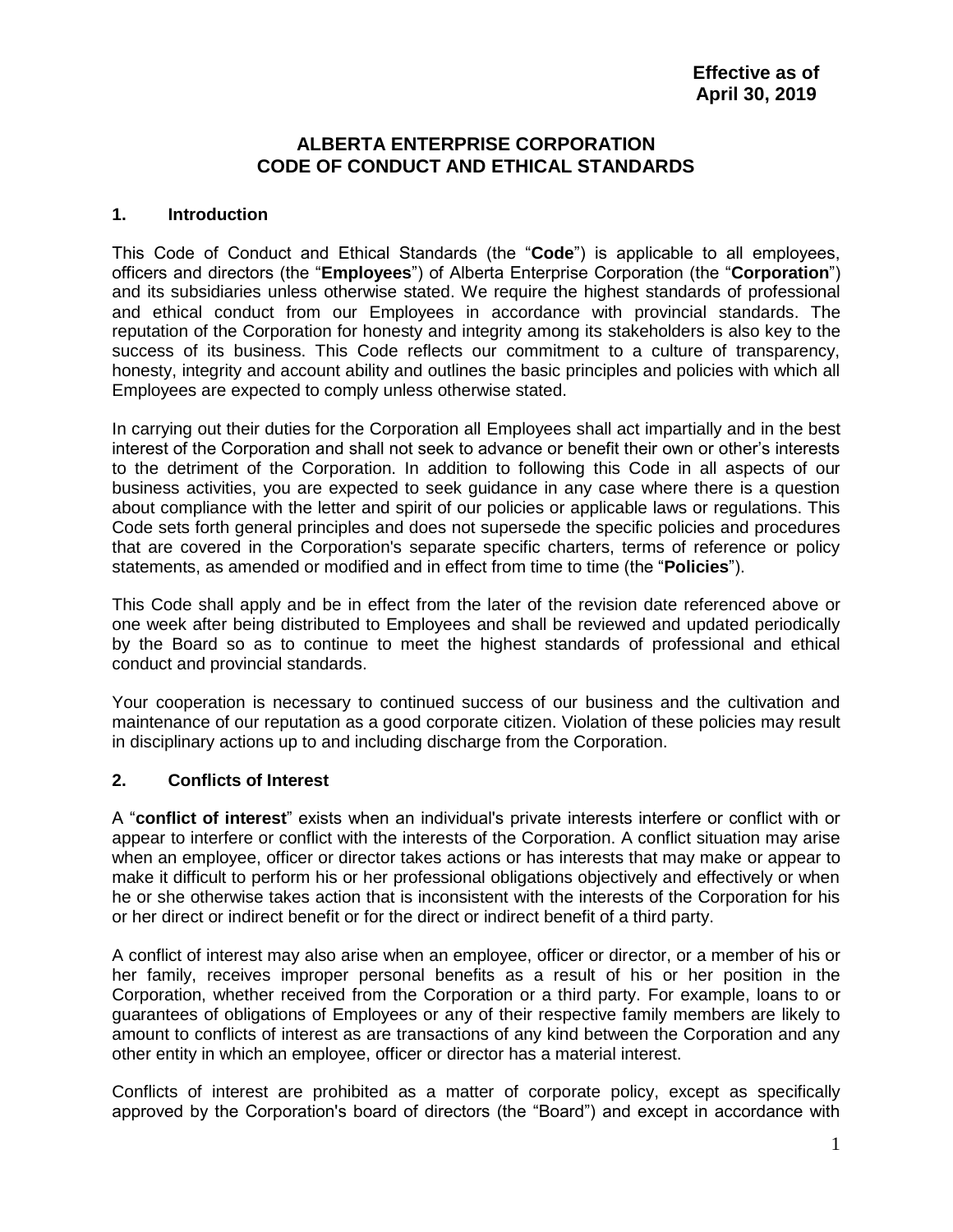applicable laws and regulations. It is not always easy to determine whether a conflict of interest exists, so any potential conflicts of interest, real or apparent, must be reported immediately by the Employee to his or her supervisor or manager or General Counsel of the Corporation, or if this is not appropriate to the Chair of the Board. Directors and Chair of the Board are required to disclose any conflict of interest or potential conflicts of interest during Board meetings.

#### **3. Corporate Opportunities, Gifts and Use of Corporate Property**

Employees are prohibited from:

- taking for themselves personally opportunities that properly belong to the Corporation or are discovered through the use of corporate property, information or position;
- receiving inappropriate fees, gifts or benefits associated with the performance of their duties for the Corporation;
- using corporate property, information or position for personal gain; and
- competing with the Corporation

Employees owe a duty to the Corporation to advance its legitimate interests when the opportunity to do so arises.

Employees are prohibited from using their position with the Corporation or information obtained while performing their duties for the Corporation to further their private interests or for personal or private gain. Employees shall not take part in any decisions or seek to influence any decisions that may affect their personal or private interests. Employees are required to disclose in writing annually any personal financial interests that conflict with the interests of the Corporation or to certify in writing annually that they have no personal financial interests that conflict with the interests of the Corporation.

Employees shall not employ or contract with spouses or other family members or their direct associates except if disclosed and consented to by the Corporation.

Employees shall not accept fees, gifts or benefits associated with the performance of their duties for the Corporation other than tokens of appreciation or hospitality normally exchanged amongst business associates that do not exceed \$200 per gift or \$400 from any one source in any calendar year. The foregoing shall not apply to the attendance at business or social events or conferences or meetings associated with or required in the performance of the duties of Employees for the Corporation or of an industry wide nature if approved by the Chief Executive Officer or the Chair of the Board.

Employees shall devote sufficient time and attention to perform their duties for the Corporation and, except in the case of the Chief Executive Officer of the Corporation who shall be restricted as set out below, shall refrain from competing with or undertaking any concurrent employment that may conflict with or interfere with their ability to perform their duties for the Corporation unless consented to by the Corporation. Prior to accepting or holding any supplementary employment, employees are required to notify their supervisors, manager or other appropriate personnel in writing about the nature of such supplementary employment. That party must then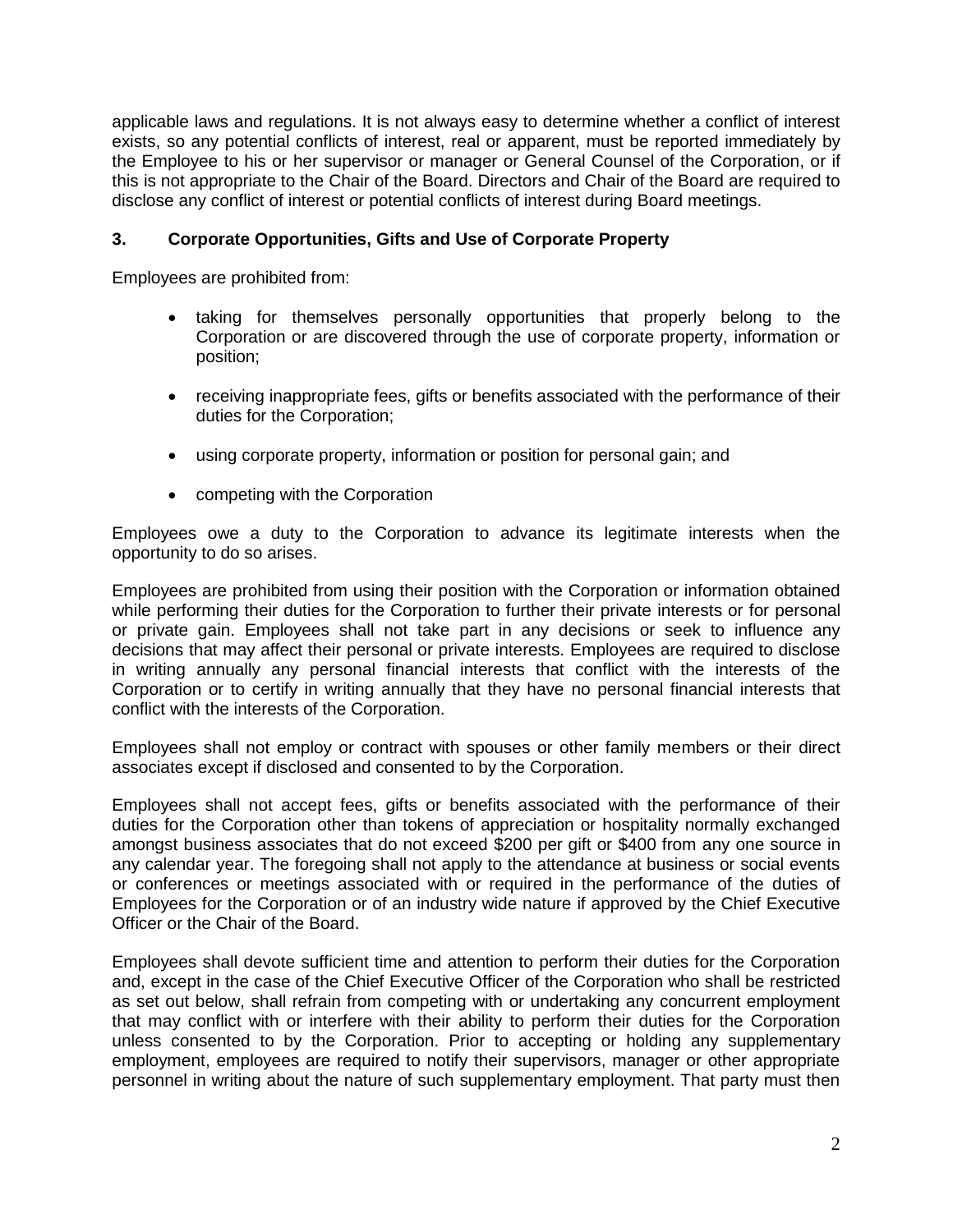review the office for conflicts of interest, and if there is a conflict of interest, in writing, deny employment, allow employment, or put procedures in place to manage the conflict.

Employees shall also not allow the performance of their duties for the Corporation to be affected by existing or potential offers of employment or advancement.

In addition:

- (a) in the case of the Chair and Chief Executive Officer of the Corporation, he or she shall not:
	- (i) take part in a decision in the course of carrying out his or her office or powers knowing that the decision might further a private interest, a person directly associated with them or his or her minor or adult child;
	- (ii) use his or her office or powers to influence or to seek to influence a decision to be made by or on behalf of the Crown or a public agency to further a private interest, a person directly associated with them or his or her minor child or to improperly further any other person's private interest;
	- (iii) use or communicate information not available to the general public that was gained by him or her in the course of carrying out his or her office or powers to further or seek to further a private interest or any other person's private interest, and
- (b) in the case of the Chief Executive Officer of the Corporation, at the earlier of appointment, contract renewal and contract extension or December 15, 2019, he or she shall not:
	- (i) be involved in any appointment, business, undertaking or employment, including self-employment, other than the appointment, business, undertaking or employment for the Corporation, unless approved by the Ethic's Commissioner appointed under the *Conflicts of Interest Act* (Alberta), and
- (c) in the case of the Chief Executive Officer of the Corporation, at the earlier of appointment, contract renewal and contract extension or April 4, 2020:
	- (i) he or she shall not own or have a beneficial interest in publicly traded securities unless held in a blind trust or investment arrangement or such other manners approved by the Ethic's Commissioner as provided in s. 23.93 of the *Conflicts of Interest Act* (Alberta);
	- (ii) shall file with the Ethics Commissioner appointed under the *Conflicts of Interest Act* (Alberta) a disclosure statement, both with respect to himself or herself and persons directly associated with them, and including any material changes thereto, in the form and manner determined by the Ethics Commissioner as provided in ss. 23.931 and 23.932 of the *Conflicts of Interest Act* (Alberta) within the times required by such Act; and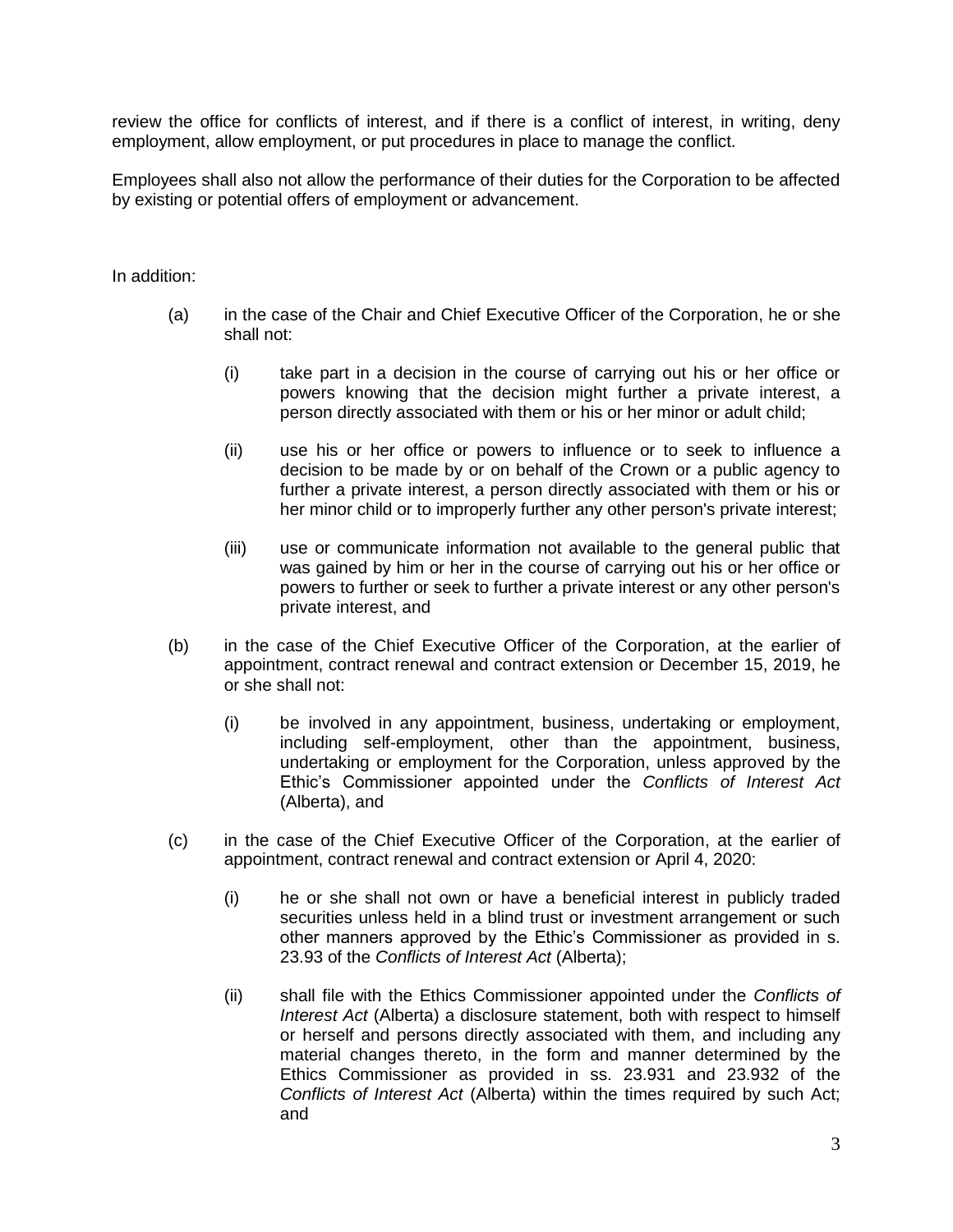(iii) shall comply with statutory post-employment restrictions for period of 12 months as provided in s.23.937 of the *Conflicts of Interest Act* (Alberta).

## **4. Confidentiality**

Employees must maintain the confidentiality of information entrusted to them by the Corporation or that otherwise comes into their possession in the course of their employment, except when disclosure is authorized or legally mandated. The obligation to preserve confidential information continues even after you leave the Corporation and Employees shall refrain from using or disclosing any confidential information for a period of 12 months or such longer period as required by terms of employment after they cease to be an Employee of the Corporation.

Confidential information includes all non-public information, and information that suppliers and industry partners have entrusted to us.

#### **5. Ethical Practices**

No Employee will be permitted to achieve results through violations of law or regulation, or the letter and spirit of all of the laws, rules and regulations of any jurisdiction in which the Corporation does business. Individuals who fail to comply with such laws, rules and regulations will be subject to disciplinary measures, up to and including discharge from the Corporation.

We intend that the Corporation's business practices will be compatible with the economic and social priorities of each location in which we operate. Although customs vary from country to country and standards of ethics may vary in different business environments, honesty and integrity must always characterize our business activity.

## **6. Protection and Proper Use of Corporation Assets**

All Employees should endeavour to protect the Corporation's assets and ensure their efficient use. Theft, carelessness and waste have a direct impact on the Corporation's profitability. Any suspected incidents of fraud or theft should be immediately reported for investigation.

Corporation assets, such as funds, products or computers, may only be used for legitimate business purposes or other purposes approved by management. Corporation assets may never be used for illegal purposes.

## **7. Political Activity**

Employees shall not use the Corporation's resources or assets for political activity, including printing flyers, sending emails, making calls or posting statements with the Corporation's devices.

## **8. Accuracy of the Corporation's Records and Reporting**

The Corporation's accounting records are relied upon to produce reports for the Corporation's management, shareholders, creditors, governmental agencies and others. Our financial statements and the books and records on which they are based must accurately reflect all corporate transactions and conform to all legal and accounting requirements and our system of internal controls.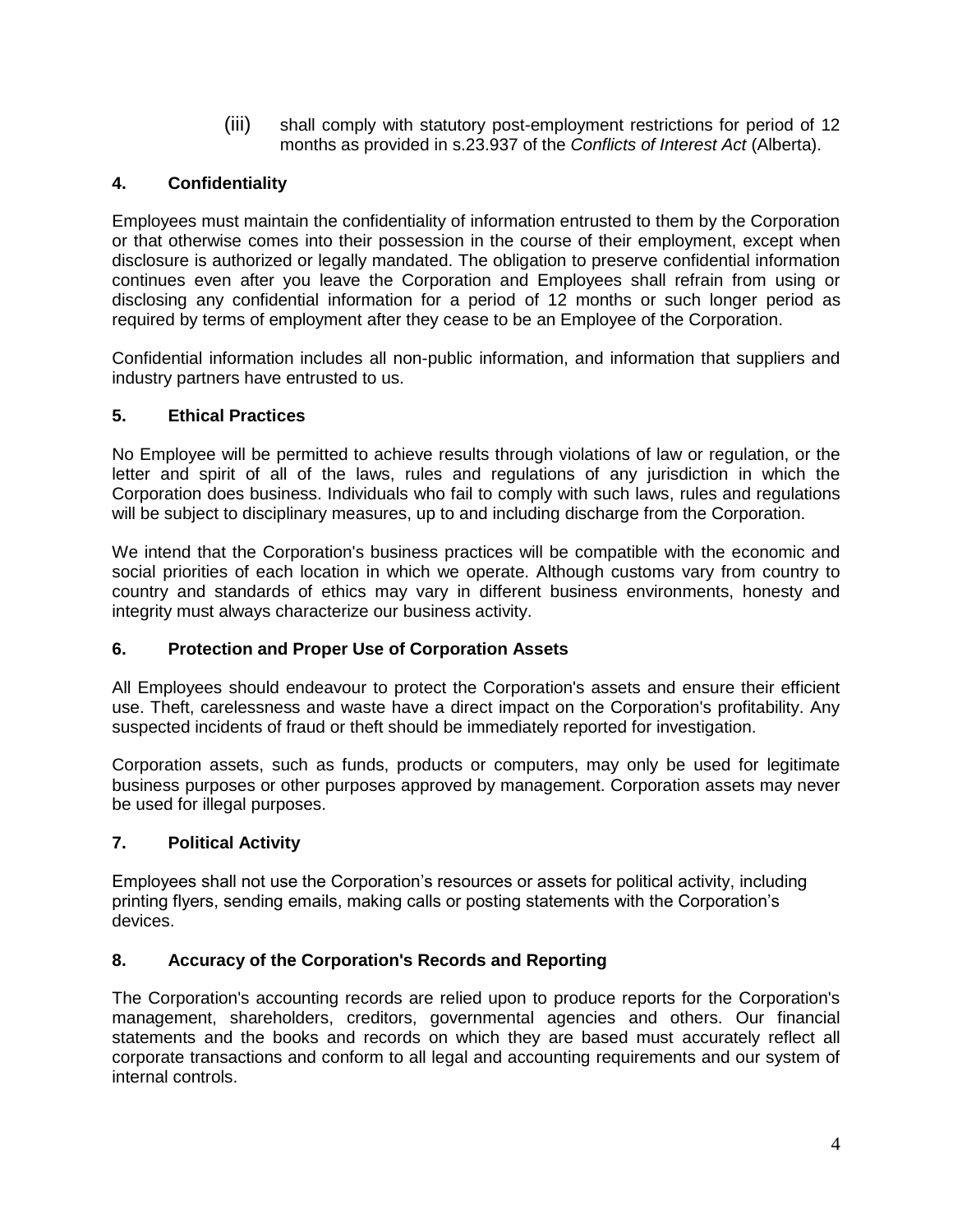The Chief Executive Officer (the "**CEO**") and the Chief Financial Officer (the "**CFO**"), with the assistance of appropriate Committees of the Board, are responsible for establishing and managing the Corporation's financial reporting systems to ensure that:

- all business transactions are properly authorized;
- all records fairly and accurately reflect the transactions or occurrences to which they relate;
- all records fairly and accurately reflect in reasonable detail the Corporation's assets, liabilities, revenues and expenses; and
- no information is concealed from the independent auditors, the Audit, Finance and Risk Committee of the full Board.

All employees have a responsibility to ensure that:

- the Corporation's accounting records do not contain false or intentionally misleading entries;
- no transactions are intentionally misclassified as to accounts, department or accounting periods; and
- all transactions are supported by accurate documentation in reasonable detail and recorded in the proper account and in the proper accounting period.

Each employee, officer and director and any person acting under the direction thereof is prohibited from taking any action to fraudulently influence, coerce, manipulate, or mislead any financial statements of the Corporation for the purpose of rendering such financial statements misleading.

Each employee, officer and director is to exercise the highest standard of care in preparing reports, documents and other public communications, or in ensuring that such reports, documents and other public communications are prepared, in accordance with the guidelines set forth below.

- Compliance with Canadian Public Sector Accounting Standards ("PSAB") is required at all times. However, technical compliance with PSAB may not be sufficient and, to the extent that technical compliance with PSAB would render financial information and the Corporation reports misleading, additional disclosure will be required.
- Compliance with the Corporation's system of internal accounting controls is required at all times, and no actions designed to circumvent such controls and procedures will be tolerated.
- Compliance with the Corporation's disclosure controls and procedures is required at all times, and no action designed to circumvent such controls and procedures will be tolerated.

#### **9. Insider Trading**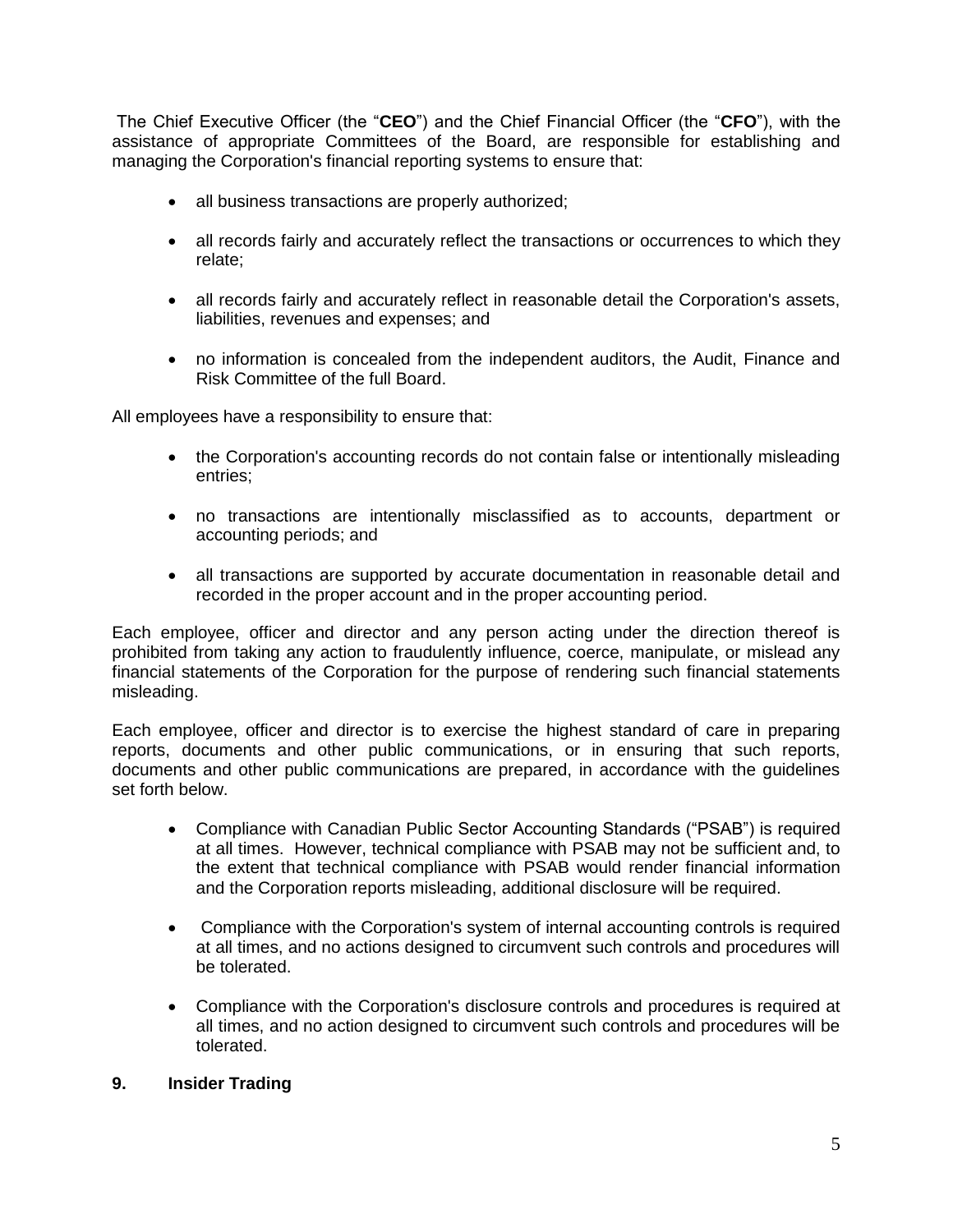Insider trading is unethical and illegal. Employees are not allowed to trade in securities of a corporation while in possession of material non-public information regarding the corporation. It is also illegal to "tip" or pass on inside information to any other person who might make an investment decision based on that information or pass the information on further.

# **10. Fair Dealing**

Each employee, officer and director should endeavor to deal fairly with the Corporation's shareholders, customers, suppliers, competitors, officers and employees. None should take unfair advantage of anyone through illegal conduct, manipulations, concealment, abuse of privileged information, misrepresentation of material facts or any other unfair-dealing practice.

# **11. Harassment; Discrimination**

All Employees are responsible for creating and sustain a respectful work place. Disrespectful or abusive behavior, harassment, including sexual harassment, bullying or discrimination will not be tolerated and will be subject to disciplinary action.

# **12. Compliance with Laws, Rules and Regulations**

Compliance with both the letter and spirit of all laws, rules and regulations applicable to our business is critical to our reputation and continued success. All employees, officers, contractors, consultants and directors must respect and obey the laws of the cities, provinces and countries in which we operate and avoid even the appearance of impropriety. Any criminal charge that may adversely affect the Employee's ability to perform their duties for the Corporation or the reputation or business affairs of the Corporation shall be immediately reported to his or her supervisor or manager or General Counsel of the Corporation.

## **13. Compliance with Environmental Laws**

The Corporation is sensitive to the environmental, health and safety consequences of its operations. Accordingly, the Corporation is in strict compliance with applicable environmental laws and regulations. If any employee, officer or director has any doubt as to the applicability or meaning of a particular environmental, health or safety regulation, he or she should discuss the matter with the General Counsel of the Corporation.

## **14. Compliance Procedures**

Employees are encouraged to talk to supervisors, managers, or other appropriate personnel about observed illegal or unethical behavior and, when in doubt, about the best course of action in a particular situation. An employee, officer or director who is concerned that violations of this Code or other illegal or unethical conduct by an employee, officer or director of the Corporation have occurred or may occur shall in a timely manner contact his or her supervisor or manager or the Board of the Corporation or follow procedures outlined in other Policies for the Corporation**.** The Board is ultimately responsible to monitor compliance with this Code and shall be responsible for handling complaints or notifications of violations of this Code of Conduct and shall determine the appropriate level of investigation and procedures to be implemented and corrective action to be taken depending on the nature of the violation. Any person alleged to have violated this Code of Conduct shall be notified of the alleged violation and be given the opportunity to make submissions to the Board to respond to the allegation. The Board shall ensure that complaints are dealt with in a timely and respectful manner and in accordance with the rules of natural justice and, where appropriate, the Board shall give written reasons for its